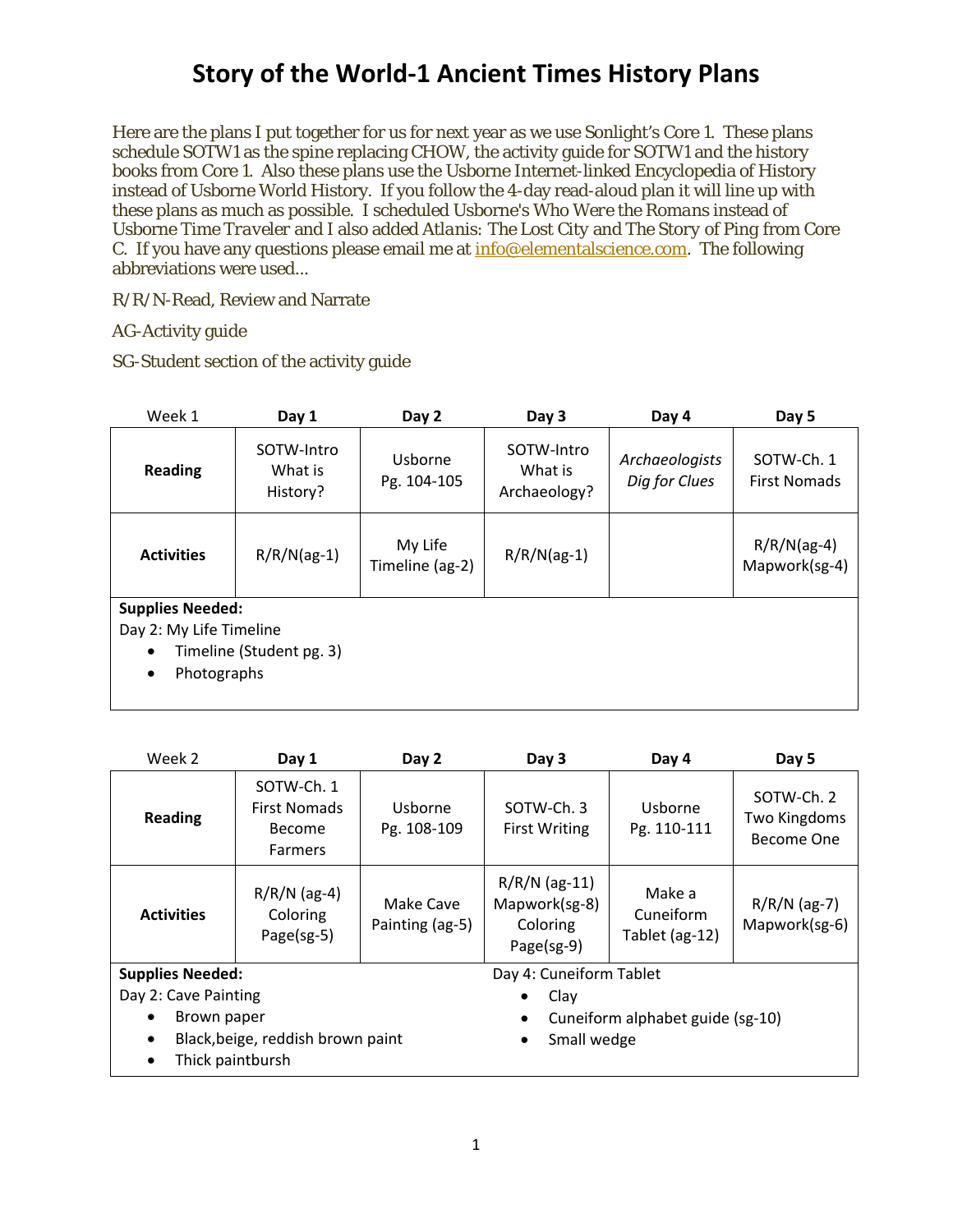| Week 3                           | Day 1                                        | Day 2                                   | Day 3                                         | Day 4                                      | Day 5                               |
|----------------------------------|----------------------------------------------|-----------------------------------------|-----------------------------------------------|--------------------------------------------|-------------------------------------|
| <b>Reading</b>                   | SOTW-Ch.2<br>Gods of<br><b>Ancient Egypt</b> | Usborne<br>Pg. 114-115                  | SOTW-Ch. 4<br><b>Making</b><br><b>Mummies</b> | SOTW-Ch. 4<br>Egyptian<br>Pyramids         |                                     |
| <b>Activities</b>                | $R/R/N$ (ag-7)<br>Coloring<br>Page(sg-7)     | Make a model<br>of the Nile<br>$(ag-9)$ | $R/R/N$ (ag-15)<br>Mapwork<br>$(sg-11)$       | $R/R/N$ (ag-15)<br>Coloring<br>Page(sg-12) | Make a Sand<br>Pyramid<br>$(ag-19)$ |
| <b>Supplies Needed:</b>          |                                              |                                         | Day 5: Sand Pyramid                           |                                            |                                     |
| Day 2: Model of the Nile         |                                              |                                         | Cardboard<br>$\bullet$                        |                                            |                                     |
| Grass seed, soil, rocks, pebbles |                                              | Plastic wrap<br>$\bullet$               |                                               |                                            |                                     |
| $\bullet$                        | Large aluminum pan                           |                                         | Sand<br>$\bullet$                             |                                            |                                     |
| Tin foil                         |                                              |                                         | White glue<br>$\bullet$                       |                                            |                                     |

| Week 4                  | Day 1                       | Day 2                                        | Day 3                                      | Day 4                                                       | Day 5             |
|-------------------------|-----------------------------|----------------------------------------------|--------------------------------------------|-------------------------------------------------------------|-------------------|
| <b>Reading</b>          | Usborne<br>Pg. 116-117      | SOTW-Ch. 12<br>Egypt Invades<br><b>Nubia</b> | SOTW-Ch. 12<br>The Hyskos<br>Invade Egypt  | Review<br>Usborne<br>114-117                                |                   |
| <b>Activities</b>       | Make Scented<br>Oil (ag-18) | $R/R/N$ (ag-44)<br>Mapwork<br>$(sg-35)$      | $R/R/N$ (ag-44)<br>Coloring<br>Page(sg-36) | Make Monkey<br>Doll and<br><b>Bracelets</b><br>(ag-45 & 46) |                   |
| <b>Supplies Needed:</b> |                             | Day 4: Monkey Doll                           |                                            | Day 4: Bracelets                                            |                   |
| Day 1: Scented oil      |                             | Old sock                                     |                                            | Gold paint                                                  |                   |
|                         | Timeline (Student pg. 3)    | Brown felt<br>$\bullet$                      |                                            | $\bullet$                                                   | Toilet paper tube |
| Photographs             |                             | Dried beans<br>$\bullet$<br>$\bullet$        |                                            |                                                             |                   |
|                         |                             | Hot glue                                     |                                            |                                                             |                   |

| Week 5                                                                                            | Day 1                                         | Day 2                                      | Day 3                                                     | Day 4                                     | Day 5                |
|---------------------------------------------------------------------------------------------------|-----------------------------------------------|--------------------------------------------|-----------------------------------------------------------|-------------------------------------------|----------------------|
| <b>Reading</b>                                                                                    | SOTW-Ch.13<br>The General<br>and the<br>Woman | SOTW-Ch. 13<br>Amenhotep &<br>King Tut     | Usborne<br>Pg.135-137                                     | Review                                    | Review               |
| <b>Activities</b>                                                                                 | $R/R/N$ (ag-47)<br>Mapwork<br>$(sg-37)$       | $R/R/N$ (ag-47)<br>Coloring<br>Page(sg-38) | Make Egyptian<br>Death Mask<br>$(ag-50)$                  | Paint Mask                                | <b>Take Pictures</b> |
| <b>Supplies Needed:</b><br>Day 3: Egyptian Death Mask<br><b>Balloon</b><br>$\bullet$<br>newspaper | Plastic wrap and bowl                         |                                            | $\bullet$<br>and water<br>scissors<br>paint, gold glitter | paste of glue and water or of salt, flour |                      |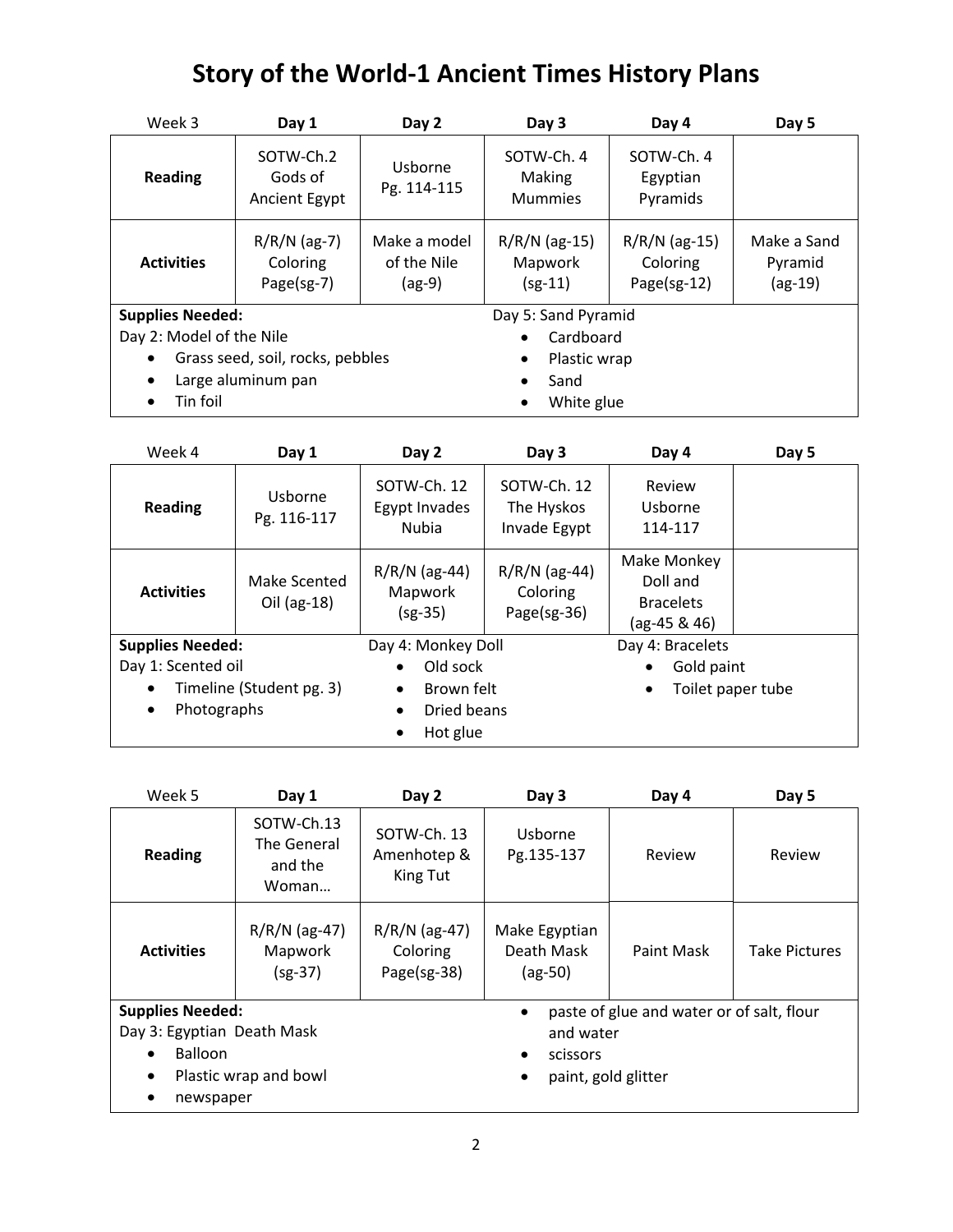| Week 6                  | Day 1                                                               | Day 2                | Day 3               | Day 4               | Day 5                |  |
|-------------------------|---------------------------------------------------------------------|----------------------|---------------------|---------------------|----------------------|--|
| <b>Reading</b>          | Tut's Mummy<br>Ch. 1                                                | Tut's Mummy<br>Ch. 2 | Tut's Mummy<br>Ch.3 | Tut's Mummy<br>Ch.4 | Tut's Mummy<br>Ch. 5 |  |
| <b>Activities</b>       | If time, any activities listed on AG pgs. 9-10, 17-19, 45-46, 49-51 |                      |                     |                     |                      |  |
| <b>Supplies Needed:</b> |                                                                     |                      |                     |                     |                      |  |
|                         |                                                                     |                      |                     |                     |                      |  |
|                         |                                                                     |                      |                     |                     |                      |  |
|                         |                                                                     |                      |                     |                     |                      |  |

| Week 7                  | Day 1                                                       | Day 2                   | Day 3                                                       | Day 4                   | Day 5                                |  |
|-------------------------|-------------------------------------------------------------|-------------------------|-------------------------------------------------------------|-------------------------|--------------------------------------|--|
| <b>Reading</b>          | SOTW-Ch. 5<br><b>First Sumerian</b><br><b>Dictator</b>      | Usborne<br>Pg. 113      | SOTW-Ch. 7<br>Hammurabi &<br>the Babylonian                 | Usborne<br>Pg. 132-133  | Sumerian word<br>search (sg-15)      |  |
| <b>Activities</b>       | $R/R/N$ (ag-20)<br>Map $(sg-13)$<br>Coloring<br>Page(sg-14) | Make a<br>Sumerian Seal | $R/R/N$ (ag-25)<br>Map $(sg-23)$<br>Coloring<br>Page(sg-24) | Make your<br>own Stele  | Babylonian<br>crossword<br>$(sg-25)$ |  |
| <b>Supplies Needed:</b> |                                                             |                         | Day 4: Stele                                                |                         |                                      |  |
| Day 2: Sumerian Seal    |                                                             |                         | Large sheet of paper (10x18)                                |                         |                                      |  |
| air-drying clay         |                                                             |                         | Scissors and a saucer<br>$\bullet$                          |                         |                                      |  |
|                         | rolling pin, sharp pencil                                   |                         | Ruler<br>$\bullet$                                          |                         |                                      |  |
| ٠                       | white glue and water                                        |                         | ٠                                                           | Colored pencils/crayons |                                      |  |

| Week 8            | Day 1                          | Day 2                                   | Day 3                   | Day 4                                                     | Day 5                                      |
|-------------------|--------------------------------|-----------------------------------------|-------------------------|-----------------------------------------------------------|--------------------------------------------|
| <b>Reading</b>    | SOTW-Ch. 8<br>Shamshi-Adad     | SOTW-Ch. 8<br>The Story of<br>Gilgamesh | Usborne<br>Pg. 146-149  | SOTW-Ch. 9<br>The River Road                              | SOTW-Ch. 9<br>Mystery of<br>Mohenjo-Daro   |
| <b>Activities</b> | $R/R/N$ (ag-28)<br>Map (sg-26) | $R/R/N$ (ag-28)                         | Coloring<br>Page(sg-27) | $R/R/N$ (ag-31)<br>Map (sg-28)<br>Coloring<br>Page(sg-29) | $R/R/N$ (ag-31)<br>Coloring<br>Page(sg-30) |
| Supplies Needed:  |                                |                                         |                         |                                                           |                                            |

#### **Supplies Needed:**

\*\*On Day 5, make bricks needed for Week9, Day 1, so that they will dry in time\*\*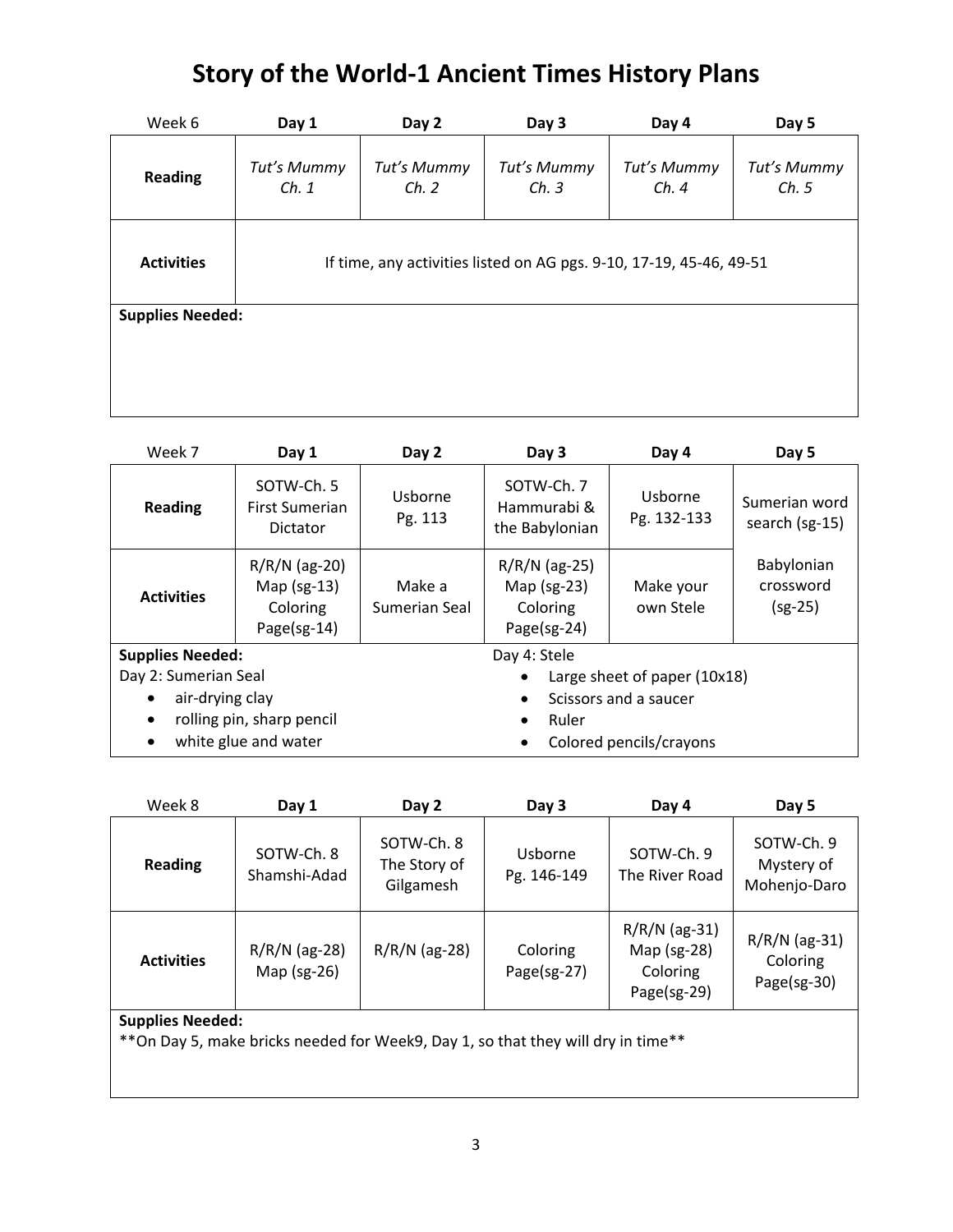| Week 9                       | Day 1                                                | Day 2                                     | Day 3                                                    | Day 4                                                | Day 5                       |
|------------------------------|------------------------------------------------------|-------------------------------------------|----------------------------------------------------------|------------------------------------------------------|-----------------------------|
| <b>Reading</b>               | Usborne<br>Pg. 118-119                               | SOTW-Ch. 10<br>Lei Zu and the<br>Silkworm | SOTW-Ch. 10<br>Pictograms of<br><b>Ancient China</b>     | SOTW-Ch. 10<br>Farming in<br><b>Ancient China</b>    | Usborne<br>Pg. 164-165      |
| <b>Activities</b>            | Make a<br>Mohenjo-Daro<br><b>Dwelling</b><br>(ag-33) | $R/R/N$ (ag-34)<br>Map $(sg-34)$          | $R/R/N$ (ag-34)<br>Make your<br>own pictogram<br>(ag-36) | $R/R/N$ (ag-34)<br><b>Coloring Page</b><br>$(sg-35)$ | Make a Ming<br>Bowl (ag-36) |
| <b>Supplies Needed:</b>      |                                                      | Day 3: Pictogram                          |                                                          | Day 5: Ming Bowl (paint next wk)                     |                             |
| Day 1: Mohenjo-Daro Dwelling |                                                      | <b>Black paint</b>                        |                                                          |                                                      | Air-dry clay, small bowl    |
|                              | Air-dry clay bricks                                  | Paintbrush<br>$\bullet$                   |                                                          | Plastic wrap<br>٠                                    |                             |
| Glue                         |                                                      | Poster board                              |                                                          | Sculpting tool<br>$\bullet$                          |                             |
| Cardboard<br>$\bullet$       |                                                      |                                           |                                                          | Blue/white paint<br>$\bullet$                        |                             |
| $\bullet$                    | Reddish-brown paint                                  |                                           |                                                          | $\bullet$                                            | Sealer (ie. Urethane)       |

| Week 10                 | Day 1                              | Day 2                                 | Day 3                                                | Day 4                                                | Day 5                                           |  |  |
|-------------------------|------------------------------------|---------------------------------------|------------------------------------------------------|------------------------------------------------------|-------------------------------------------------|--|--|
| <b>Reading</b>          | The Story of<br>Ping<br>$1st$ Half | The Story of<br>Ping<br>$2^{nd}$ Half | SOTW-Ch. 11<br><b>Ancient People</b><br>of W. Africa | SOTW-Ch. 11<br>Anansi & Turtle                       | SOTW-Ch. 11<br>Anansi &<br>Make-believe<br>Food |  |  |
| <b>Activities</b>       | Paint Ming<br>Bowl                 | Seal Ming<br>Bowl                     | $R/R/N$ (ag-37)<br>Map (sg-33)                       | $R/R/N$ (ag-37)<br><b>Coloring Page</b><br>$(sg-34)$ | $R/R/N$ (ag-38)<br>Make Anansi<br>$(ag-40)$     |  |  |
| <b>Supplies Needed:</b> |                                    | Googly eyes                           |                                                      |                                                      |                                                 |  |  |
| Day 5: Anansi           |                                    | Paint<br>$\bullet$                    |                                                      |                                                      |                                                 |  |  |
| $\bullet$               | 1" Styrofoam ball                  | Pipe cleaners<br>$\bullet$            |                                                      |                                                      |                                                 |  |  |
| $\bullet$               | 2" Styrofoam ball                  | tootpick                              |                                                      |                                                      |                                                 |  |  |
| Glue, scissors          |                                    |                                       |                                                      |                                                      |                                                 |  |  |

| Week 11                                                                                     | Day 1                              | Day 2                               | Day 3                                                      | Day 4                                                         | Day 5                            |
|---------------------------------------------------------------------------------------------|------------------------------------|-------------------------------------|------------------------------------------------------------|---------------------------------------------------------------|----------------------------------|
| <b>Reading</b>                                                                              | Usborne<br>Pg. 172-173             | Review and<br><b>Take Pictures</b>  | SOTW-Ch. 6<br>God Speaks to<br>Abraham                     | SOTW-Ch. 6<br>Joseph Goes to<br>Egypt                         | Word search<br>$(sg-17)$         |
| <b>Activities</b>                                                                           | Make Painted<br>Hands<br>$(ag-40)$ | Try African<br>Food<br>$(ag-40-42)$ | $R/R/N$ (ag-22)<br>Map $(sg-16)$                           | $R/R/N$ (ag-22)<br>Color Comic<br><b>Book</b><br>$(sg-19-22)$ | Make Joseph's<br>Coat<br>(ag-24) |
| <b>Supplies Needed:</b><br>Day 1: Painted Hands<br>construction paper<br>$\bullet$<br>paint |                                    | Day 5: Joseph's Coat<br>$\bullet$   | <b>Construction Paper</b><br><b>Fabric Strips or Paint</b> |                                                               |                                  |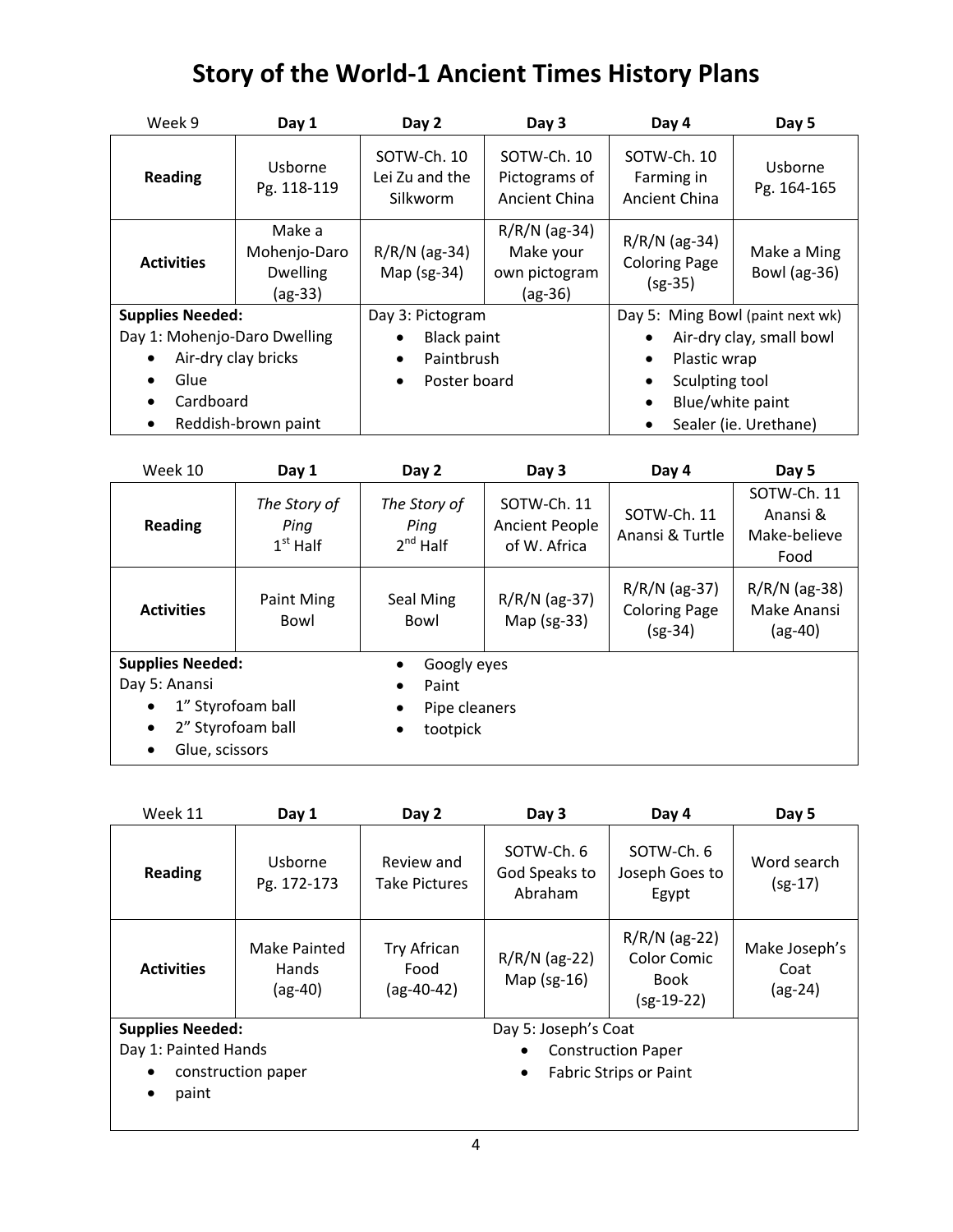| Week 12                                        | Day 1                                            | Day 2                                                | Day 3                                   | Day 4              | Day 5                                                      |
|------------------------------------------------|--------------------------------------------------|------------------------------------------------------|-----------------------------------------|--------------------|------------------------------------------------------------|
| <b>Reading</b>                                 | SOTW-Ch. 14<br><b>Baby Moses</b>                 | SOTW-Ch. 14<br>Exodus from<br>Egypt                  | Usborne<br>Pg. 142-143                  | Exodus<br>11-12:35 | SOTW-Ch. 18<br><b>Bull Jumpers &amp;</b><br><b>Sailors</b> |
| <b>Activities</b>                              | $R/R/N$ (ag-52)<br>Map (sg-39)                   | $R/R/N$ (ag-52)<br><b>Coloring Page</b><br>$(sg-40)$ | Make a Ten<br>Plagues Book<br>$(ag-55)$ |                    | $R/R/N$ (ag-65)<br>Map $(sg-51)$                           |
| <b>Supplies Needed:</b>                        |                                                  |                                                      |                                         |                    |                                                            |
| Day 3: Ten Plagues Book                        |                                                  |                                                      |                                         |                    |                                                            |
| $\bullet$<br><b>Contact Paper</b><br>$\bullet$ | Student Pages 41-44<br>Colored pencils, scissors |                                                      |                                         |                    |                                                            |

| Week 13                 | Day 1                                       | Day 2                                                    | Day 3                              | Day 4                                  | Day 5                                         |
|-------------------------|---------------------------------------------|----------------------------------------------------------|------------------------------------|----------------------------------------|-----------------------------------------------|
| <b>Reading</b>          | SOTW-Ch. 18<br>King Minos &<br>the Minotaur | SOTW-Ch.18<br>Mysterious<br>End of the<br><b>Minoans</b> | Usborne<br>Pg. 124-127             | Atlantis: The<br>Lost City<br>Ch. 1, 2 | Atlantis: The<br>Lost City<br>Finish the book |
| <b>Activities</b>       | $R/R/N$ (ag-65)<br>Maze (sg-53)             | $R/R/N$ (ag-66)<br>Map $(sg-51)$                         | Make a<br>Minoan Boat<br>$(ag-67)$ | Paint Boat and<br>add Oars             |                                               |
| <b>Supplies Needed:</b> |                                             | Styrofoam plate                                          |                                    |                                        |                                               |
| Day 1: Minoan Ship      |                                             |                                                          | Small wooden dowel                 |                                        |                                               |
|                         | Styrofoam container                         | Hot glue<br>$\bullet$                                    |                                    |                                        |                                               |
| $\bullet$               | Floral Foam or styrofoam                    | Paint<br>$\bullet$                                       |                                    |                                        |                                               |
| block                   |                                             | $\bullet$                                                | Bamboo skewers                     |                                        |                                               |

| Week 14                     | Day 1                             | Day 2                                                | Day 3                            | Day 4                              | Day 5                                                                 |
|-----------------------------|-----------------------------------|------------------------------------------------------|----------------------------------|------------------------------------|-----------------------------------------------------------------------|
| <b>Reading</b>              | SOTW-Ch. 19<br>The<br>Mycenaean's | SOTW-Ch. 19<br>The Greek<br>Dark Ages                | Usborne<br>Pg. 128-129           | Usborne<br>Pg. 130-131             | SOTW-Ch. 23<br>The Greek<br>Gods                                      |
| <b>Activities</b>           | $R/R/N$ (ag-69)<br>Map $(sg-54)$  | $R/R/N$ (ag-69)<br><b>Coloring Page</b><br>$(sg-55)$ | Make a Greek<br>Vase (ag- $72$ ) | <b>Finish Making</b><br>Greek Vase | $R/R/N$ (ag-89)<br>Map $(sg-69)$<br><b>Coloring Page</b><br>$(sg-70)$ |
| <b>Supplies Needed:</b>     |                                   | Small plastic cup                                    |                                  |                                    |                                                                       |
| Day 3: Realistic Greek Vase |                                   | Jar lid<br>$\bullet$                                 |                                  |                                    |                                                                       |
| <b>Balloon</b>              |                                   | Foam brushes                                         |                                  |                                    |                                                                       |
| Newspaper                   |                                   |                                                      |                                  |                                    |                                                                       |
| White glue<br>$\bullet$     |                                   |                                                      |                                  |                                    |                                                                       |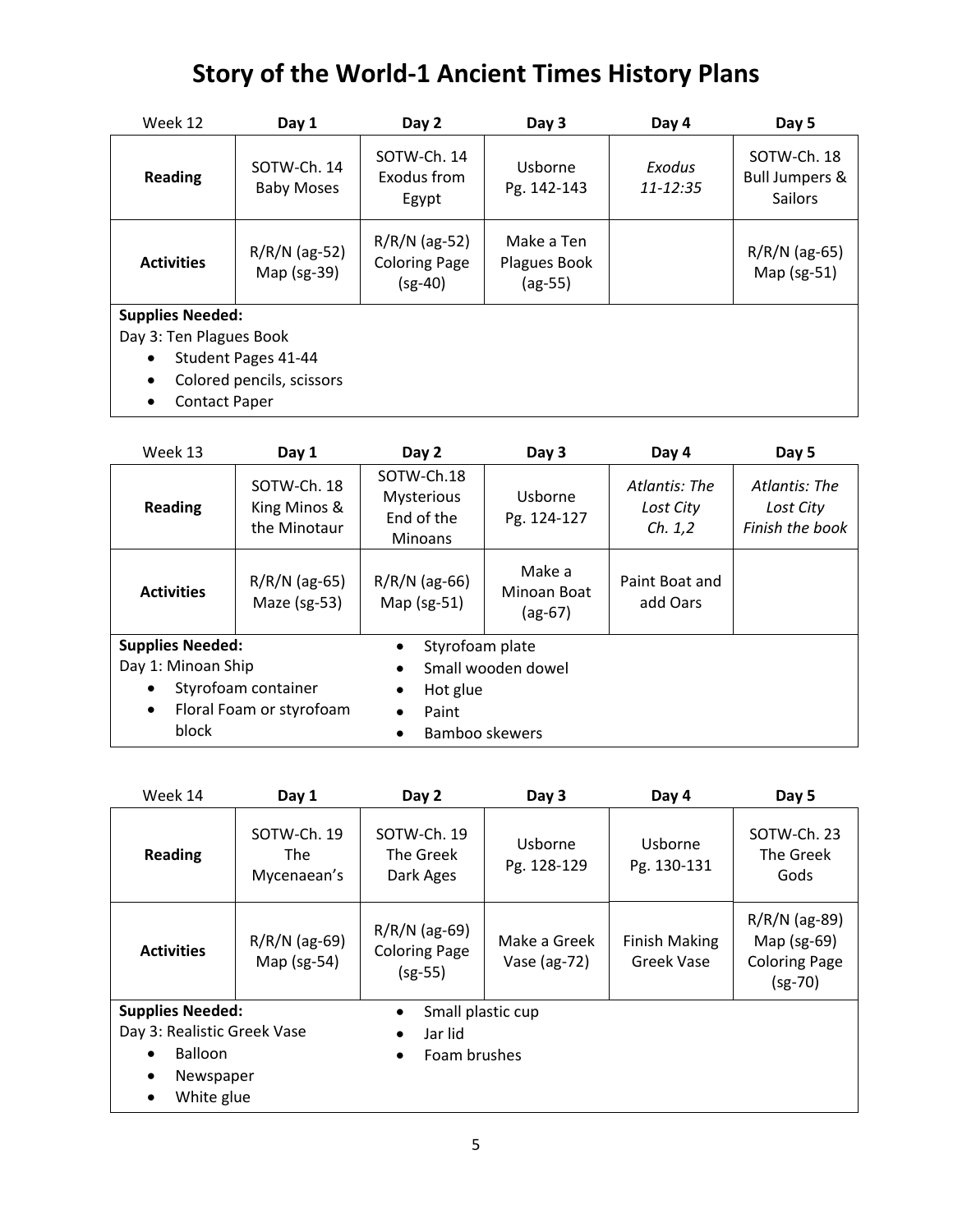| Week 15                   | Day 1                        | Day 2                                     | Day 3                         | Day 4                          | Day 5                          |  |
|---------------------------|------------------------------|-------------------------------------------|-------------------------------|--------------------------------|--------------------------------|--|
| <b>Reading</b>            | <b>Greek News</b><br>Pg. 1-4 | <b>Greek News</b><br>Pg. 5-8              | <b>Greek News</b><br>Pg. 9-12 | <b>Greek News</b><br>Pg. 13-16 | <b>Greek News</b><br>Pg. 17-20 |  |
| <b>Activities</b>         | <b>Paint Greek</b><br>Vase   | Find a project on Pg. 67-68, 70-72, 90-91 |                               |                                |                                |  |
| <b>Supplies Needed:</b>   |                              |                                           |                               |                                |                                |  |
| Day 1: Paint Greek Vase   |                              |                                           |                               |                                |                                |  |
| Paints<br>$\bullet$       |                              |                                           |                               |                                |                                |  |
| Polyurethane<br>$\bullet$ |                              |                                           |                               |                                |                                |  |

| Week 16                 | Day 1                   | Day 2                                     | Day 3                          | Day 4                                       | Day 5                                                |
|-------------------------|-------------------------|-------------------------------------------|--------------------------------|---------------------------------------------|------------------------------------------------------|
| <b>Reading</b>          | Greek News<br>Pg. 21-24 | <b>Greek News</b><br>Pg. 25-28            | <b>Greek News</b><br>Pg. 29-32 | SOTW-Ch. 15<br>Phoenician<br><b>Traders</b> | SOTW-Ch. 15<br>Founding of<br>Carthage               |
| <b>Activities</b>       |                         | Find a project on Pg. 67-68, 70-72, 90-91 |                                | $R/R/N$ (ag-56)<br>Map (sg-45)              | $R/R/N$ (ag-56)<br><b>Coloring Page</b><br>$(sg-46)$ |
| <b>Supplies Needed:</b> |                         |                                           |                                |                                             |                                                      |

| Week 17                      | Day 1                                             | Day 2                       | Day 3                                   | Day 4                                                | Day 5          |
|------------------------------|---------------------------------------------------|-----------------------------|-----------------------------------------|------------------------------------------------------|----------------|
| <b>Reading</b>               | Usborne<br>Pg. 144-145                            | Review and<br>take pictures | SOTW-Ch. 16<br>Ashurbanipal's<br>Attack | SOTW-Ch. 16<br>Library at<br>Ninevah                 | Story of Jonah |
| <b>Activities</b>            | Make Pretend<br><b>Colored Glass</b><br>$(ag-57)$ | Make Pita<br>Bread (ag-58)  | $R/R/N$ (ag-60)<br>Map $(sg-47)$        | $R/R/N$ (ag-60)<br><b>Coloring Page</b><br>$(sg-48)$ | Craft??        |
| <b>Supplies Needed:</b>      |                                                   |                             | Day 2: Pita Bread                       |                                                      | Warm Water     |
| Day 1: Pretend Colored Glass |                                                   |                             | Flour<br>$\bullet$                      |                                                      | Honey          |
| Wax paper                    |                                                   |                             | Salt<br>$\bullet$                       | ٠                                                    | <b>Butter</b>  |
| Crayon shavings              |                                                   |                             | Yeast                                   |                                                      |                |
| Iron                         |                                                   |                             |                                         |                                                      |                |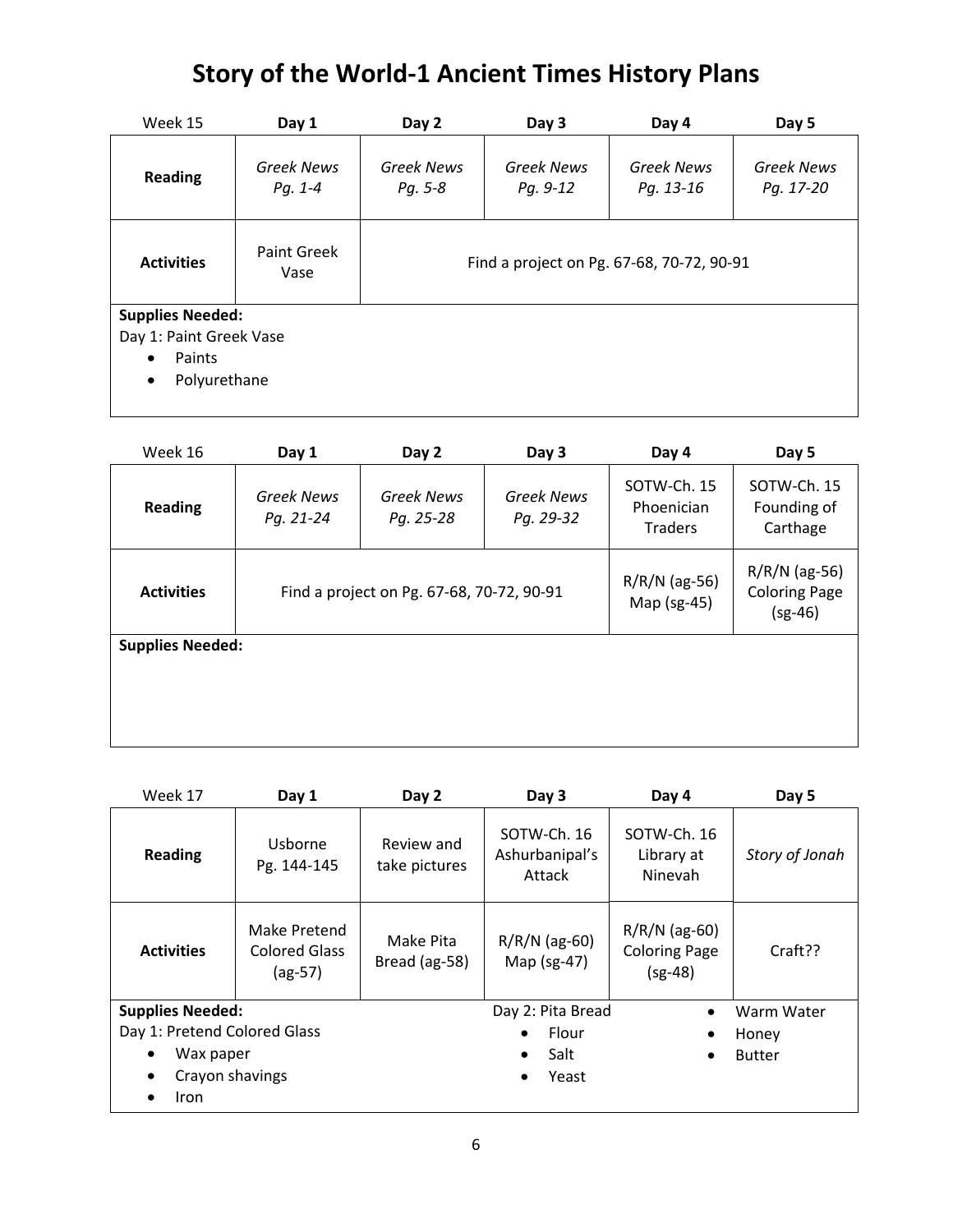| Week 18                 | Day 1                                      | Day 2                                    | Day 3                                 | Day 4                            | Day 5                                                |
|-------------------------|--------------------------------------------|------------------------------------------|---------------------------------------|----------------------------------|------------------------------------------------------|
| <b>Reading</b>          | SOTW-Ch. 17<br>Nebuchad.<br><b>Madness</b> | SOTW-Ch. 17<br><b>Hanging</b><br>Gardens | Usborne<br>Pg. 150-151                | SOTW-Ch. 21<br>A New<br>Empire   | SOTW-Ch. 21<br>A New<br>Empire                       |
| <b>Activities</b>       | $R/R/N$ (ag-62)<br>Map (sg-49)             | $R/R/N$ (ag-64)                          | Draw the<br><b>Hanging</b><br>Gardens | $R/R/N$ (ag-80)<br>Map $(sg-60)$ | $R/R/N$ (ag-80)<br><b>Coloring Page</b><br>$(sg-61)$ |
| <b>Supplies Needed:</b> | Day 3: Draw the Hanging Gardens            |                                          |                                       |                                  |                                                      |
| Crayons                 |                                            |                                          |                                       |                                  |                                                      |

• Paper

| Week 19                     | Day 1                          | Day 2                      | Day 3                              | Day 4                                                               | Day 5                              |
|-----------------------------|--------------------------------|----------------------------|------------------------------------|---------------------------------------------------------------------|------------------------------------|
| <b>Reading</b>              | Usborne<br>Pg. 152-153         | Story of Esther            | Play the<br>Conquer<br>Mesopotamia | SOTW-Ch. 20<br>Greece Gets<br>An Alphabet                           | SOTW-Ch. 20<br>Stories of<br>Homer |
| <b>Activities</b>           | Make a Silver<br>Plate (ag-82) | Craff???                   | Game<br>$(ag-83)$<br>$(sg-62)$     | $R/R/N$ (ag-73)<br>Write Name in<br><b>Greek Letters</b><br>(ag-75) | $R/R/N$ (ag-73)                    |
| <b>Supplies Needed:</b>     |                                | pencil<br>$\bullet$        |                                    | Day 2: Esther Craft                                                 |                                    |
| Day 1: Silver Plate         |                                | scratch paper<br>$\bullet$ |                                    |                                                                     |                                    |
| cardboard<br>dinner<br>foil |                                |                            |                                    | Day 4: Name in Greek Letters<br>$\bullet$                           | Student Guide pg. 59               |

| Week 20                 | Day 1                                 | Day 2                                     | Day 3                              | Day 4                                                | Day 5                                               |
|-------------------------|---------------------------------------|-------------------------------------------|------------------------------------|------------------------------------------------------|-----------------------------------------------------|
| <b>Reading</b>          | SOTW-Ch. 20<br>First Olympic<br>Games | Usborne<br>Pg 156-157                     | Review and<br><b>Take Pictures</b> | SOTW-Ch. 22<br>Life in Sparta                        |                                                     |
| <b>Activities</b>       | $R/R/N$ (ag-74)<br>Map (sg-57)        | Sonlight wksh<br>"Olympics Now<br>& Then" | Make Greek<br>Food<br>$(ag-78-79)$ | $R/R/N$ (ag-84)<br><b>Coloring Page</b><br>$(sg-64)$ | Make Spartan<br>& Greek<br>Paper Dolls<br>$(ag-88)$ |
| <b>Supplies Needed:</b> |                                       |                                           | Day 5: Spartan & Greek Dolls       |                                                      |                                                     |
| Day 3: Greek Food       |                                       |                                           |                                    | Colored pencils, scissors                            |                                                     |
| $\bullet$               | Review recipes, choose and gather     |                                           | Double sided tape<br>٠             |                                                      |                                                     |
| ingredients             |                                       |                                           | 68)                                | Copies of paper dolls on card stock (sg-66-          |                                                     |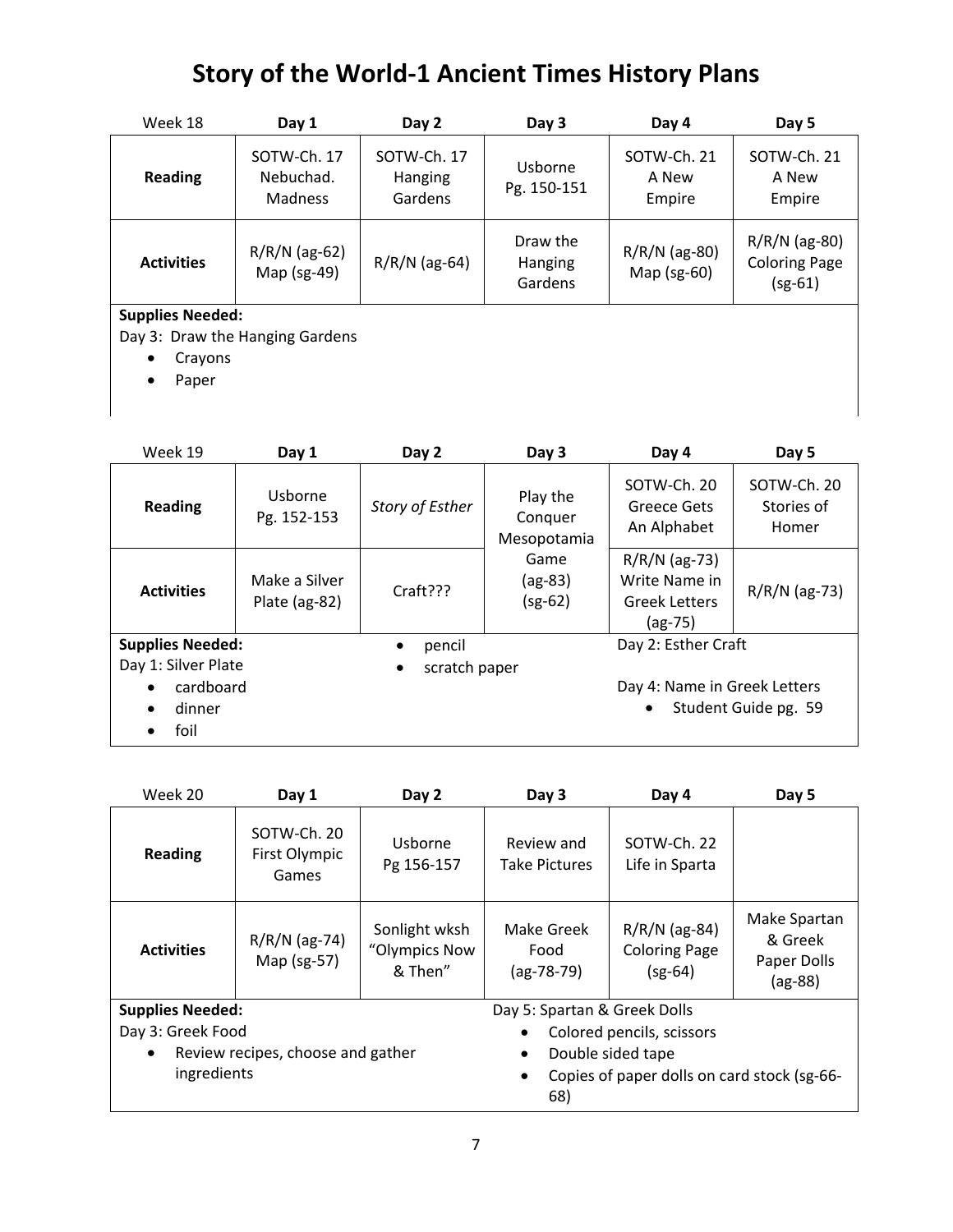| Week 21                 | Day 1                            | Day 2                          | Day 3                                    | Day 4                                    | Day 5                                                |
|-------------------------|----------------------------------|--------------------------------|------------------------------------------|------------------------------------------|------------------------------------------------------|
| <b>Reading</b>          | SOTW-Ch. 22<br>Life in Athens    |                                | Usborne<br>Pg. 158-159                   | SOTW-Ch. 24<br>Greeks War<br>with Persia | SOTW-Ch. 24<br><b>Greeks Fight</b><br>Each Other     |
| <b>Activities</b>       | $R/R/N$ (ag-84)<br>Map $(sg-63)$ | Make Greek<br>Stickers (sg-65) | Sonlight's<br>wksh: Athens<br>vs. Sparta | $R/R/N$ (ag-92)<br>Map (sg-73)           | $R/R/N$ (ag-92)<br><b>Coloring Page</b><br>$(sg-74)$ |
| <b>Supplies Needed:</b> |                                  |                                |                                          |                                          |                                                      |
| Day 2: Greek Stickers   |                                  |                                |                                          |                                          |                                                      |
| $\bullet$               | 2 envelopes gelatin              |                                |                                          |                                          |                                                      |
| $\bullet$               | Small saucepan and water         |                                |                                          |                                          |                                                      |
| $\bullet$               | Copies of Greek stickers (sg-65) |                                |                                          |                                          |                                                      |

| Week 22                  | Day 1                              | Day 2                                               | Day 3                                                | Day 4                                  | Day 5                                              |
|--------------------------|------------------------------------|-----------------------------------------------------|------------------------------------------------------|----------------------------------------|----------------------------------------------------|
| <b>Reading</b>           | Usborne<br>Pg. 154-155             | Play<br>Peloponnesian<br>War Game<br>(ag-96, sg-75) | SOTW-Ch. 25<br>Philip & his Son                      | SOTW-Ch. 25<br>Alexander's<br>Invasion | SOTW-Ch. 25<br>Death of<br>Alexander               |
| <b>Activities</b>        | Make Stone<br>Sculpture<br>(ag-95) |                                                     | $R/R/N$ (ag-98)<br><b>Coloring Page</b><br>$(sg-77)$ | $R/R/N$ (ag-98)<br>Map (sg-76)         | $R/R/N$ (ag-99)<br>Tie a guardian<br>knot (ag-100) |
| <b>Supplies Needed:</b>  |                                    | Day 5: Guardian Knot                                |                                                      |                                        |                                                    |
| Day 1: Stone Sculpture   |                                    |                                                     | Two pieces of string                                 |                                        |                                                    |
| Ivory soap               |                                    | SG guide 78                                         |                                                      |                                        |                                                    |
| Table knife<br>$\bullet$ |                                    |                                                     |                                                      |                                        |                                                    |
| $\bullet$                | White paper and pencil             |                                                     |                                                      |                                        |                                                    |

| Week 23                             | Day 1                                      | Day 2                                                    | Day 3                                | Day 4                                                   | Day 5                                  |
|-------------------------------------|--------------------------------------------|----------------------------------------------------------|--------------------------------------|---------------------------------------------------------|----------------------------------------|
| <b>Reading</b>                      | Usborne<br>Pg. 160-161                     | SOTW-Ch. 32<br>Calligraphy in<br>China                   | SOTW-Ch. 32<br><b>Warring States</b> | SOTW-Ch. 32<br>The $1st$<br>Emperor & the<br>Great Wall | The Great Wall<br>of China<br>Pg. 6-11 |
| <b>Activities</b>                   | Play Alexander<br>Game (ag-101,<br>$sg-81$ | $R/R/N$ (ag-127)<br>Chinese<br>Calligraphy<br>$(ag-129)$ | R/R/N (ag-127)<br>Map (sg-97)        | $R/R/N$ (ag-128)<br><b>Coloring Page</b><br>$(sg-98)$   |                                        |
| <b>Supplies Needed:</b><br>Day $2:$ |                                            |                                                          |                                      |                                                         |                                        |

- Black paint
- Different sizes of watercolor brushes
- White paper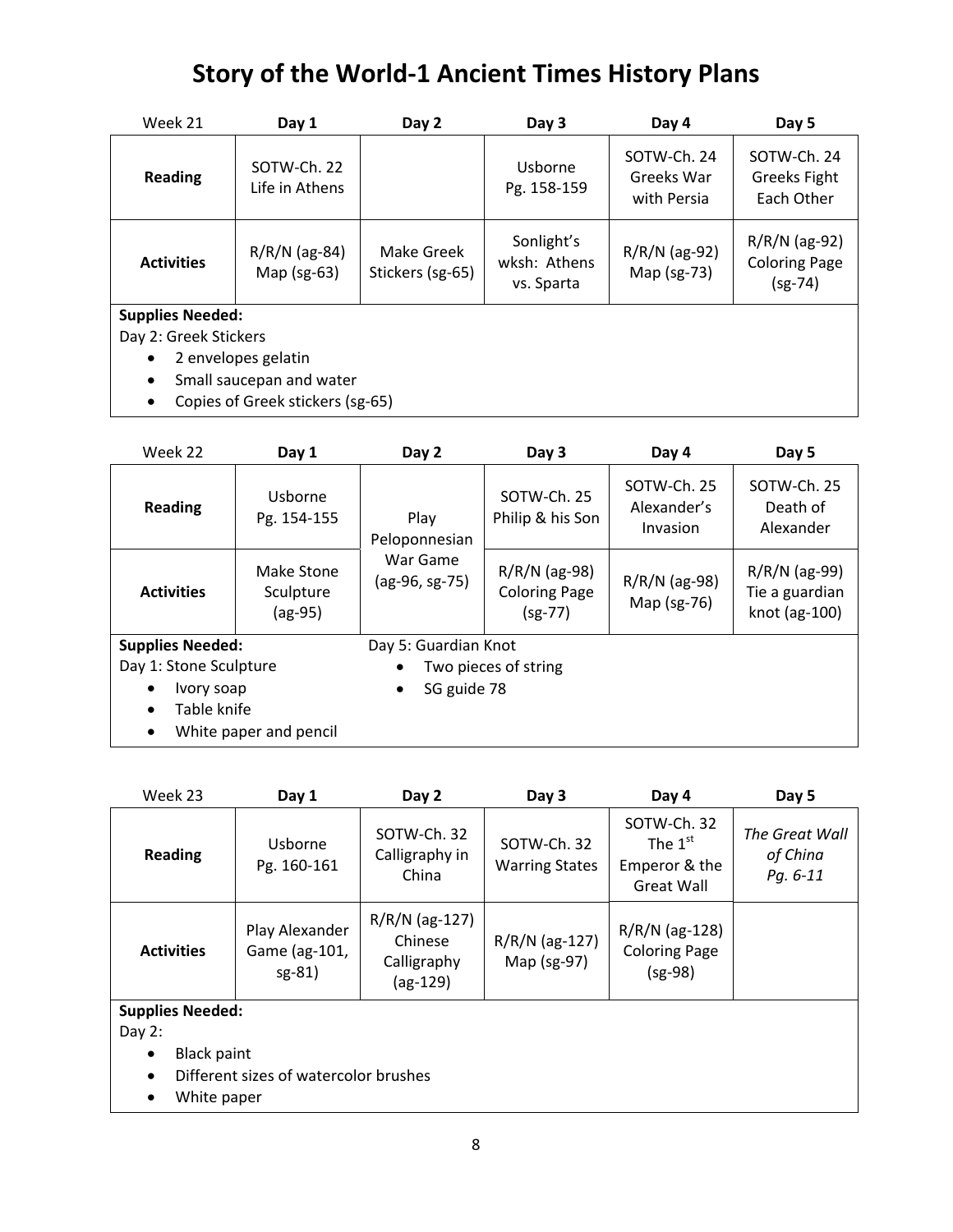| Week 24                      | Day 1                                   | Day 2                                   | Day 3                                   | Day 4                             | Day 5                                                                 |
|------------------------------|-----------------------------------------|-----------------------------------------|-----------------------------------------|-----------------------------------|-----------------------------------------------------------------------|
| <b>Reading</b>               | The Great Wall<br>of China<br>Pg. 12-17 | The Great Wall<br>of China<br>Pg. 18-23 | The Great Wall<br>of China<br>Pg. 24-32 | SOTW-Ch. 32<br>Emperor's<br>Grave | SOTW-Ch. 33<br>Confucius                                              |
| <b>Activities</b>            |                                         | Make the Great Wall of China            |                                         | $R/R/N$ (ag-128)                  | $R/R/N$ (ag-132)<br>Map (sg-99)<br><b>Coloring Page</b><br>$(sg-100)$ |
| <b>Supplies Needed:</b>      |                                         |                                         |                                         |                                   |                                                                       |
| Day 1-3: Great Wall of China |                                         |                                         |                                         |                                   |                                                                       |
| Craft sticks<br>$\bullet$    |                                         |                                         |                                         |                                   |                                                                       |
| Superglue<br>$\bullet$       |                                         |                                         |                                         |                                   |                                                                       |
| Yarn and dirt<br>٠           |                                         |                                         |                                         |                                   |                                                                       |

| Week 25                                                               | Day 1                          | Day 2                      | Day 3                                | Day 4                                             | Day 5                                                 |
|-----------------------------------------------------------------------|--------------------------------|----------------------------|--------------------------------------|---------------------------------------------------|-------------------------------------------------------|
| <b>Reading</b>                                                        | Usborne<br>Pg. 165-167         | Field Trip:<br>Visit a Tea | SOTW-Ch. 30<br>Life on the<br>Ganges | SOTW-Ch. 30<br>Castles of<br>Ancient India        | SOTW-Ch. 30<br>Siddhartha                             |
| <b>Activities</b>                                                     | Make<br>Tanagram<br>$(ag-133)$ | Room<br>Read (ag-133)      | R/R/N (ag-120)<br>Map (sg-93)        | $R/R/N$ (ag-120)<br>Play Tiger Hunt<br>$(ag-123)$ | $R/R/N$ (ag-121)<br><b>Coloring Page</b><br>$(sg-94)$ |
| <b>Supplies Needed:</b><br>Day 1: Tanagram<br>SG pg. 100<br>$\bullet$ | Construction paper             |                            |                                      |                                                   |                                                       |

| Week 26                                                    | Day 1                               | Day 2                                               | Day 3                        | Day 4                                       | Day 5                                 |
|------------------------------------------------------------|-------------------------------------|-----------------------------------------------------|------------------------------|---------------------------------------------|---------------------------------------|
| Reading                                                    | SOTW-Ch. 31<br>The Empire<br>United | SOTW-Ch. 31<br>The Jataka<br>Tales                  | Usborne<br>Pg. 174-175       | SOTW-Ch. 26<br>The Nazca<br><b>Drawings</b> | SOTW-Ch. 26<br>Heads of the<br>Olmecs |
| <b>Activities</b>                                          | R/R/N (ag-124)<br>Map (sg-95)       | R/R/N (ag-124)<br><b>Coloring Page</b><br>$(sg-96)$ | Cook Indian<br>Food (ag-125) | $R/R/N$ (ag-102)<br>Map (sg-82)             | R/R/N (ag-124)                        |
| <b>Supplies Needed:</b><br>Day 3: Indian Food<br>$\bullet$ | Look at the list on AG pg. 125      |                                                     |                              |                                             |                                       |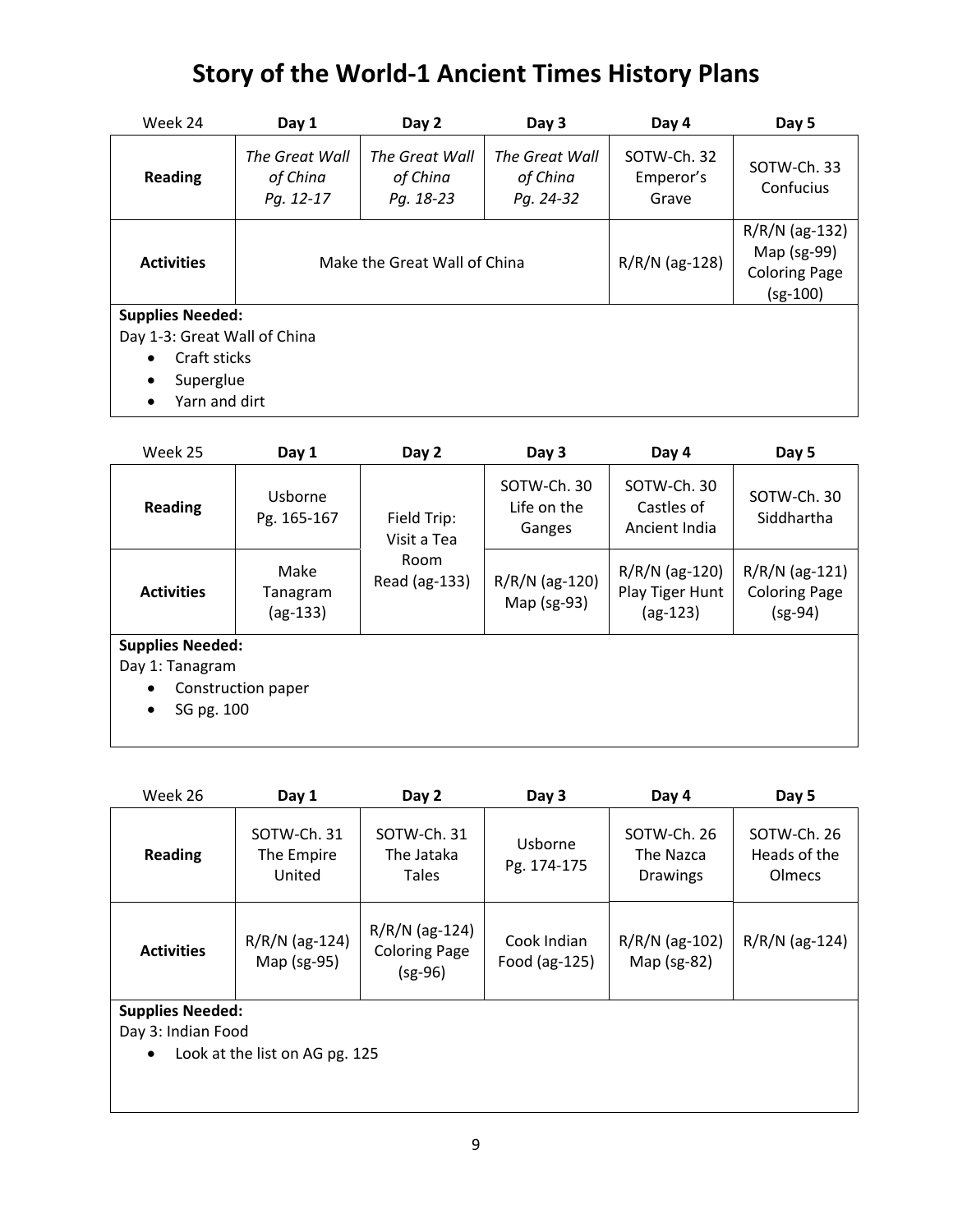| Week 27                 | Day 1                                                 | Day 2                                                  | Day 3                             | Day 4                                                 | Day 5                            |  |
|-------------------------|-------------------------------------------------------|--------------------------------------------------------|-----------------------------------|-------------------------------------------------------|----------------------------------|--|
| <b>Reading</b>          | SOTW-Ch. 26<br>Rabbit Shoots<br>the Sun               | Usborne<br>Pg. 160-161                                 | SOTW-Ch. 27<br>Romulus &<br>Remus | SOTW-Ch. 27<br>The Power<br>of Rome                   | Usborne<br>Pg. 184               |  |
| <b>Activities</b>       | $R/R/N$ (ag-103)<br><b>Coloring Page</b><br>$(sg-83)$ | Make a Native<br>American Sand<br>Painting<br>(ag-105) | R/R/N (ag-107)<br>Map $(sg-84)$   | $R/R/N$ (ag-107)<br><b>Coloring Page</b><br>$(sg-85)$ | Make the<br>Fasces<br>$(ag-109)$ |  |
| <b>Supplies Needed:</b> |                                                       |                                                        | Day 5: Fasces                     |                                                       |                                  |  |
|                         | Day 2: Native American Sand Painting                  |                                                        | Craft sticks<br>$\bullet$         |                                                       |                                  |  |
| Sand                    |                                                       | Red yarn<br>$\bullet$                                  |                                   |                                                       |                                  |  |
| Food coloring           |                                                       |                                                        | Cardboard<br>$\bullet$            |                                                       |                                  |  |
|                         | Piece of cardboard                                    |                                                        | Aluminum foil<br>$\bullet$        |                                                       |                                  |  |

| Week 28                    | Day 1                                          | Day 2                                                    | Day 3                     | Day 4                                   | Day 5                                                 |  |  |
|----------------------------|------------------------------------------------|----------------------------------------------------------|---------------------------|-----------------------------------------|-------------------------------------------------------|--|--|
| <b>Reading</b>             | SOTW-Ch. 29<br>The Punic Wars                  | Usborne<br>Pg.185-187<br><b>Coloring Page</b><br>(sg-90) | SOTW-Ch. 28<br>Roman Gods | SOTW-Ch. 28<br>Roman<br><b>Builders</b> | SOTW-Ch. 28<br>Roman<br>Gladiators                    |  |  |
| <b>Activities</b>          | $R/R/N$ (ag-116)<br>Map (sg-89)<br>Maze(sg-92) | Make yourself<br>Ancient Roman<br>Armor                  | R/R/N (ag-111)            | $R/R/N$ (ag-111)<br>Map (sg-86)         | $R/R/N$ (ag-111)<br><b>Coloring Page</b><br>$(sg-87)$ |  |  |
| <b>Supplies Needed:</b>    |                                                |                                                          |                           |                                         |                                                       |  |  |
| Day 1: Ancient Roman Armor |                                                |                                                          |                           |                                         |                                                       |  |  |
| Newspaper<br>$\bullet$     |                                                |                                                          |                           |                                         |                                                       |  |  |
| Black marker,<br>$\bullet$ |                                                |                                                          |                           |                                         |                                                       |  |  |
| Crayons<br>٠               |                                                |                                                          |                           |                                         |                                                       |  |  |

| Week 29                                                                                                                                                                            | Day 1                              | Day 2                                       | Day 3                                                               | Day 4                                                                                  | Day 5                                     |
|------------------------------------------------------------------------------------------------------------------------------------------------------------------------------------|------------------------------------|---------------------------------------------|---------------------------------------------------------------------|----------------------------------------------------------------------------------------|-------------------------------------------|
| <b>Reading</b>                                                                                                                                                                     | SOTW-Ch. 28<br>Gladiator<br>School | Usborne<br>Pg. 188-191                      | SOTW-Ch. 34<br>Caesar is<br>Kidnapped                               | SOTW-Ch. 34<br>The Consuls of<br>Rome                                                  | SOTW-Ch. 34<br>Caesar & the<br>Senate     |
| <b>Activities</b>                                                                                                                                                                  | $R/R/N$ (ag-112)                   | Make a Roman<br>Archway<br>$(ag-113)$       | $R/R/N$ (ag-134)<br>Map (sg-101)                                    | $R/R/N$ (ag-134)                                                                       | R/R/N (ag-135)<br>Play game<br>$(ag-136)$ |
| <b>Supplies Needed:</b><br>$\bullet$<br>Day 2: Roman Archway<br>$\bullet$<br>Copy of Student page 88<br>$\bullet$<br>Sand dough(sand, cream<br>$\bullet$<br>of tartar, cornstarch) |                                    | Baking sheet<br>Cardboard roll<br>$\bullet$ | Rolling pin & knife<br>Empty yogurt cup<br>Plastic straw & scissors | Day 5: Caesar's Game<br>SG page 102<br>2 pennies<br>٠<br>Handful of beans<br>$\bullet$ |                                           |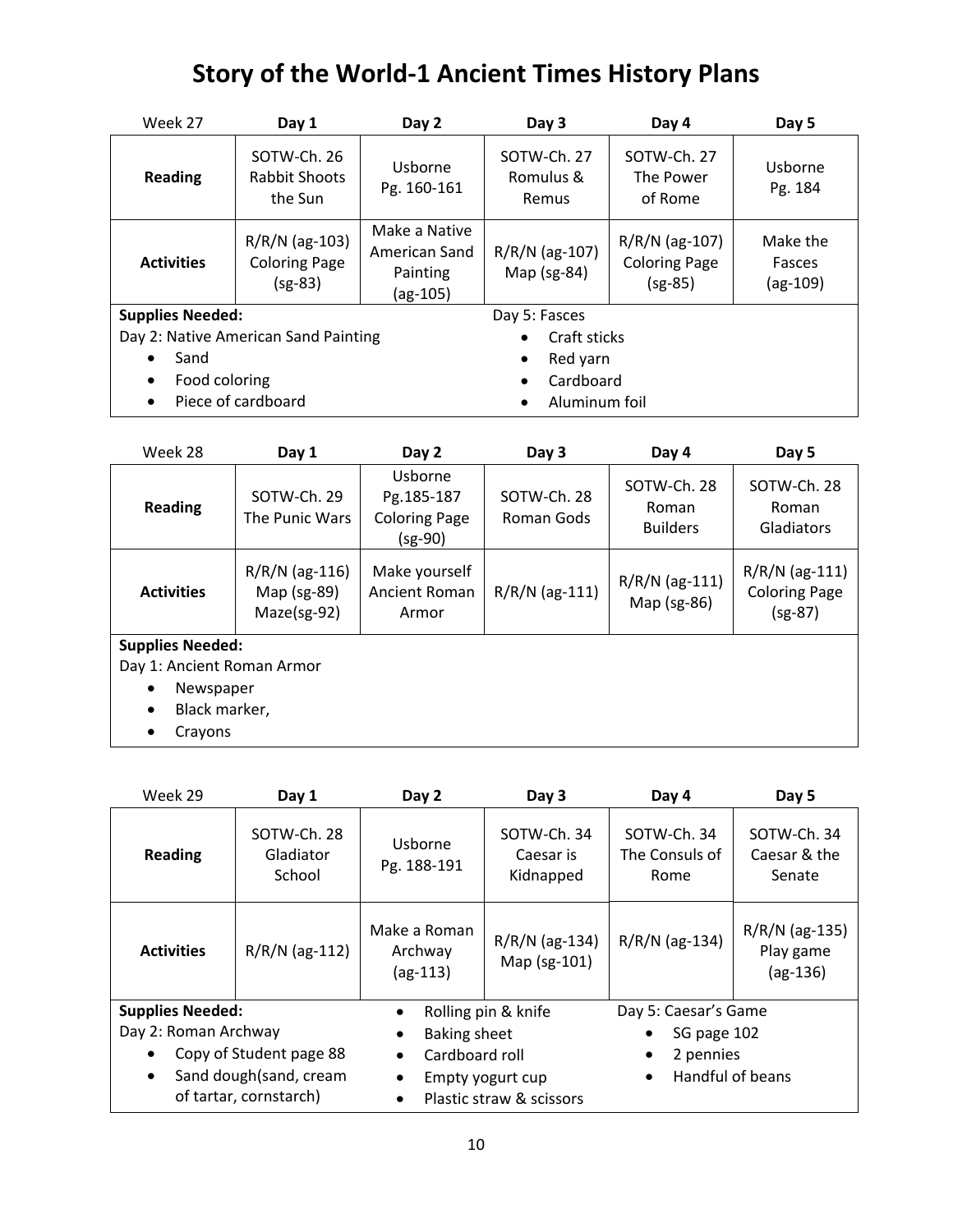| Week 30                      | Day 1                                | Day 2                                     | Day 3                                          | Day 4                                | Day 5                                                  |  |
|------------------------------|--------------------------------------|-------------------------------------------|------------------------------------------------|--------------------------------------|--------------------------------------------------------|--|
| <b>Reading</b>               | Usborne<br>pg. 185                   | SOTW-Ch. 35<br>Caesar Fights<br>the Celts | SOTW-Ch. 35<br>Caesar Crosses<br>the Rubicon   | SOTW-Ch. 35<br>Caesar &<br>Cleopatra | SOTW-Ch. 35<br>Death of<br>Caesar                      |  |
| <b>Activities</b>            | Make a Roman<br>Mosaic<br>$(ag-136)$ | R/R/N (ag-137)<br>Map (sg-103)            | $R/R/N$ (ag-137)<br>Measure<br>Height (ag-139) | $R/R/N$ (ag-137)                     | $R/R/N$ (ag-138)<br><b>Coloring Page</b><br>$(sg-104)$ |  |
| <b>Supplies Needed:</b>      |                                      |                                           | Day 3: Measure Height                          |                                      |                                                        |  |
| Day 1: Roman Mosaic          |                                      |                                           | Paper                                          |                                      |                                                        |  |
| Poster board<br>$\bullet$    |                                      |                                           | Pen<br>$\bullet$                               |                                      |                                                        |  |
| Dried beans<br>$\bullet$     |                                      |                                           | <b>Scissors</b><br>$\bullet$                   |                                      |                                                        |  |
| Pencil and glue<br>$\bullet$ |                                      |                                           | Measuring tape<br>٠                            |                                      |                                                        |  |

| Week 31                      | Day 1                                | Day 2                                                                  | Day 3                            | Day 4                                                  | Day 5                               |
|------------------------------|--------------------------------------|------------------------------------------------------------------------|----------------------------------|--------------------------------------------------------|-------------------------------------|
| <b>Reading</b>               | Usborne<br>Pg. 182-183               | SOTW-Ch. 36<br>First Roman<br>Prince                                   | SOTW-Ch. 37<br>Birth of Jesus    | SOTW-Ch. 37<br>Jesus Crucified<br>& Resurrected        | Usborne<br>Pg. 192-193              |
| <b>Activities</b>            | Mint your<br>own Coins<br>$(ag-140)$ | $R/R/N$ (ag-142)<br>Map (sg-105)<br><b>Coloring Page</b><br>$(sg-106)$ | $R/R/N$ (ag-145)<br>Map (sg-107) | $R/R/N$ (ag-145)<br><b>Coloring Page</b><br>$(sg-108)$ | Make a Mosaic<br>Cross (ag- $146$ ) |
| <b>Supplies Needed:</b>      |                                      |                                                                        | Day5: Mosaic Cross               |                                                        |                                     |
| Day 1: Minting Coins         |                                      |                                                                        | $\bullet$                        | Cardboard (9x12)                                       |                                     |
| Air-drying clay<br>$\bullet$ |                                      |                                                                        | Scissors & glue<br>$\bullet$     |                                                        |                                     |
| $\bullet$                    | Rolling pin & jar lids               |                                                                        | $\bullet$                        | Small bits of tissue paper or 3 small                  |                                     |
| Copper paint<br>$\bullet$    |                                      |                                                                        | ceramic tiles                    |                                                        |                                     |

| Week 32                       | Day 1                                                                  | Day 2                                        | Day 3                                | Day 4                                                  | Day 5                                    |  |
|-------------------------------|------------------------------------------------------------------------|----------------------------------------------|--------------------------------------|--------------------------------------------------------|------------------------------------------|--|
| <b>Reading</b>                | SOTW-Ch. 38<br>End of Ancient<br>Jewish Nation                         | Make Latkes<br>$(ag-152)$                    | SOTW-Ch. 39<br>Nero, Evil<br>Emperor | SOTW-Ch. 39<br>Christians &<br>Catacombs               | SOTW-Ch. 39<br>Emperor is a<br>Christian |  |
| <b>Activities</b>             | $R/R/N$ (ag-149)<br>Map (sg-110)<br><b>Coloring Page</b><br>$(sg-111)$ | Make Sand Art<br>Candle Holder<br>$(ag-150)$ | R/R/N (ag-153)<br>Map (sg-113)       | $R/R/N$ (ag-153)<br><b>Coloring Page</b><br>$(sg-114)$ | R/R/N (ag-153)                           |  |
| <b>Supplies Needed:</b>       |                                                                        |                                              | Day 2: Latkes                        |                                                        |                                          |  |
| Day 2: Sand Art Candle Holder |                                                                        |                                              | 4 potatoes, 1 onion                  |                                                        |                                          |  |
| Sand                          |                                                                        | 2 eggs                                       |                                      |                                                        |                                          |  |
|                               | Plastic bags & food coloring                                           |                                              | Salt & pepper                        |                                                        |                                          |  |
| 2 baby food jars              |                                                                        |                                              | Flour, oil                           |                                                        |                                          |  |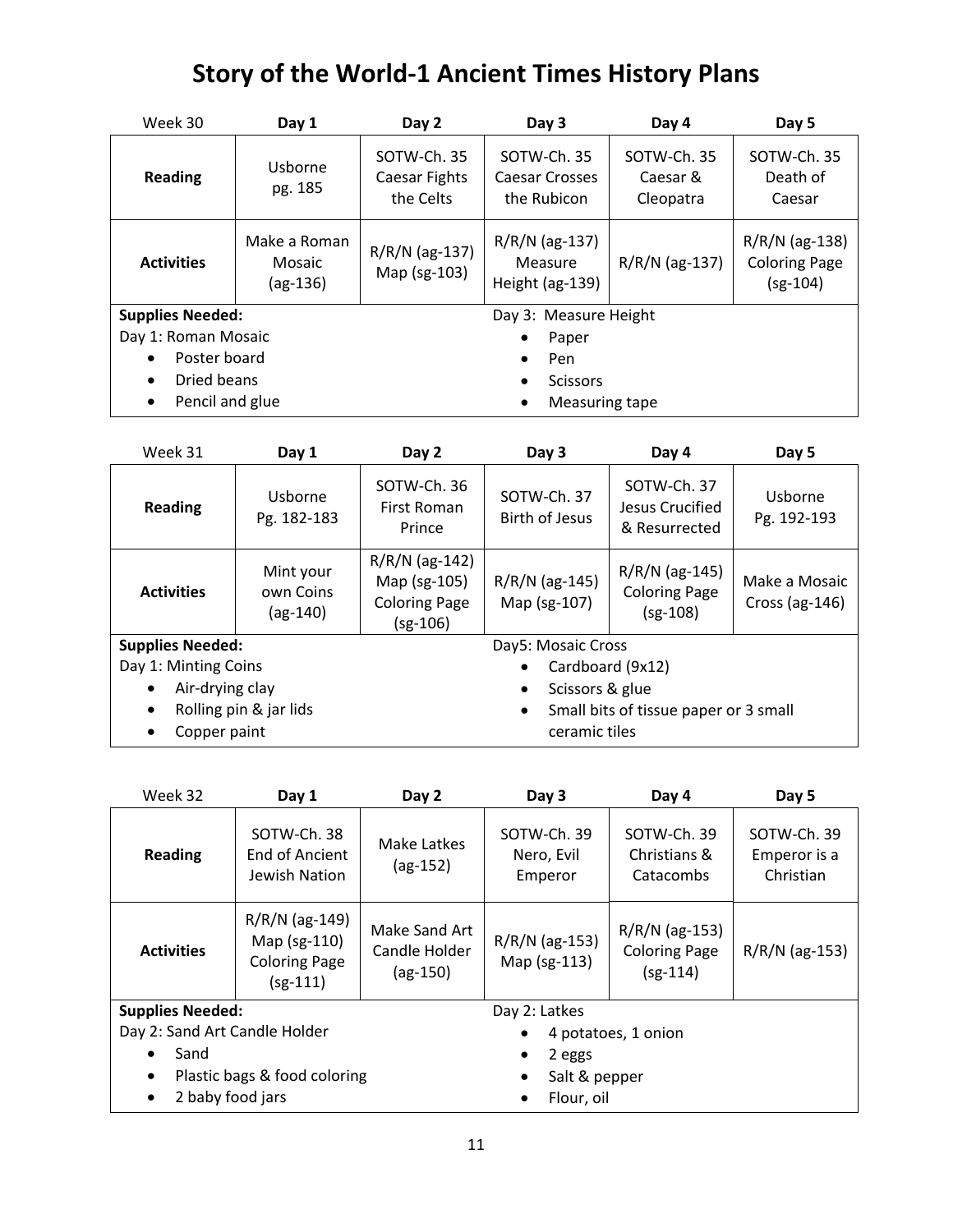| Week 33                     | Day 1                                 | Day 2                                        | Day 3                                       | Day 4                                         | Day 5                                      |
|-----------------------------|---------------------------------------|----------------------------------------------|---------------------------------------------|-----------------------------------------------|--------------------------------------------|
| <b>Reading</b>              | Make a<br>Catacomb<br>$(ag-156)$      | Pompeii<br><b>Buried Alive</b><br>Ch.1       | Pompeii<br><b>Buried Alive</b><br>$Ch. 2-3$ | Pompeii<br><b>Buried Alive</b><br>Finish Book | SOTW-Ch. 40<br><b>British</b><br>Rebellion |
| <b>Activities</b>           | Make a Secret<br>Symbol<br>$(ag-156)$ | Make a Salt Dough Map of Italy<br>$(ag-155)$ |                                             | Paint Map                                     | R/R/N (ag-159)<br>Map (sg-115)             |
| <b>Supplies Needed:</b>     |                                       |                                              | Day 2 & 3: Salt Dough Map                   |                                               |                                            |
|                             | Day 1: Secret Symbol and Catacomb     |                                              | Salt dough<br>$\bullet$                     |                                               |                                            |
| Paper, crayons<br>$\bullet$ |                                       |                                              | Cardboard<br>$\bullet$                      |                                               |                                            |
| <b>Sheets</b><br>$\bullet$  |                                       |                                              |                                             | Encyclopedia or globe with features           |                                            |
| flashlight<br>٠             |                                       |                                              | paints                                      |                                               |                                            |

| Week 34                                                                                     | Day 1                                                  | Day 2                                               | Day 3                            | Day 4                                                    | Day 5                                                  |
|---------------------------------------------------------------------------------------------|--------------------------------------------------------|-----------------------------------------------------|----------------------------------|----------------------------------------------------------|--------------------------------------------------------|
| <b>Reading</b>                                                                              | SOTW-Ch. 40<br>Rome Divided<br>in Two                  | Usborne<br>Pg. 194                                  | SOTW-Ch. 41<br>Attila the Hun    | SOTW-Ch. 41<br>Stilicho,<br>Roman &<br><b>Barbarians</b> | SOTW-Ch. 41<br>Coming the<br>Visigoths                 |
| <b>Activities</b>                                                                           | $R/R/N$ (ag-159)<br><b>Coloring Page</b><br>$(sg-116)$ | Design a Celtic<br><b>Border</b><br>$\frac{161}{2}$ | $R/R/N$ (ag-162)<br>Map (sg-117) | $R/R/N$ (ag-162)                                         | $R/R/N$ (ag-163)<br><b>Coloring Page</b><br>$(sg-118)$ |
| <b>Supplies Needed:</b><br>Day 2: Celtic Border<br>White paper<br>$\bullet$<br>pencils<br>٠ |                                                        |                                                     |                                  |                                                          |                                                        |

| Week 35                    | Day 1                                                       | Day 2                                       | Day 3                               | Day 4                                 | Day 5                              |  |
|----------------------------|-------------------------------------------------------------|---------------------------------------------|-------------------------------------|---------------------------------------|------------------------------------|--|
| <b>Reading</b>             | Usborne<br>Pg. 195                                          | SOTW-Ch. 42<br>The Last<br>Roman<br>Emperor | SOTW-Ch. 42<br>The Gifts of<br>Rome | Who Were The<br>Romans<br>Pg. 2-5     | Who Were The<br>Romans<br>Pg. 6-11 |  |
| <b>Activities</b>          | Make a<br><b>Barbarian</b><br><b>Bracelet</b><br>$(ag-163)$ | $R/R/N$ (ag-165)<br>Map (sg-119)            | $R/R/N$ (ag-165)                    | Make a Roman<br>Scepter<br>$(ag-166)$ |                                    |  |
| <b>Supplies Needed:</b>    |                                                             |                                             | Day 4: Roman Scepter                |                                       |                                    |  |
| Day 1: Barbarian Bracelet  |                                                             |                                             | dowel                               |                                       |                                    |  |
| aluminum foil<br>$\bullet$ |                                                             |                                             | tennis ball<br>٠                    |                                       |                                    |  |
| $\bullet$                  | poster board & scissors                                     |                                             | spray paint                         |                                       |                                    |  |
| ٠                          | glue, measuring tape                                        |                                             | jewels                              |                                       |                                    |  |